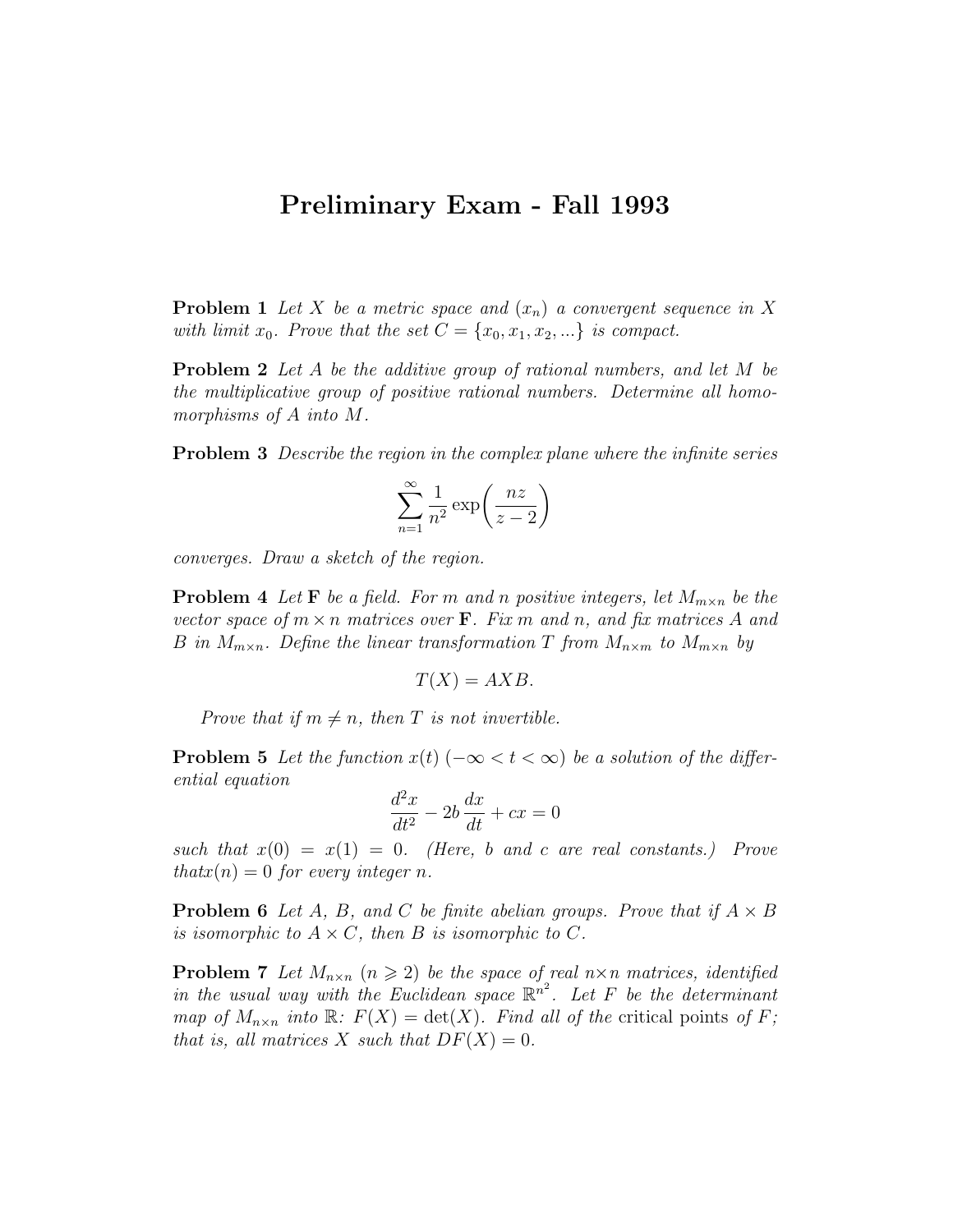**Problem 8** Prove that if A is an  $n \times n$  matrix over C, and if  $A^k = I$  for some positive integer  $k$ , then  $A$  is diagonalizable.

Problem 9 Evaluate

$$
\int_{-\infty}^{\infty} \frac{e^{-ix}}{x^2 - 2x + 4} dx.
$$

**Problem 10** Let f be a continuous real valued function on  $[0, \infty)$ . Let A be the set of real numbers a that can be expressed as  $a = \lim_{n\to\infty} f(x_n)$  for some sequence  $(x_n)$  in  $[0,\infty)$  such that  $\lim_{n\to\infty}x_n=\infty$ . Prove that if A contains the two numbers a and b, then contains the entire interval with endpoints a and b.

**Problem 11** Let R be a commutative ring with identity. Let G be a finite subgroup of  $R^*$ , the group of units of R. Prove that if R is an integral domain, then G is cyclic.

**Problem 12** Evaluate the integral  $\frac{1}{2\pi i} \int_{\gamma} f(z) dz$  for the function $f(z)$  =  $z^{-2}(1-z^2)^{-1}e^z$  and the curve  $\gamma$  depicted by

 $\ldots$ /Fig/Pr/Fa93-12.ps not found

Problem 13 Show that there are at least two nonisomorphic nonabelian groups of order 40.

Problem 14 Let n be an integer larger than 1. Is there a differentiable function on  $[0, \infty)$  whose derivative equals its  $n^{th}$  power and whose value at the origin is positive?

Problem 15 Prove that the matrix

$$
\left(\begin{array}{rrrr}\n0 & 5 & 1 & 0 \\
5 & 0 & 5 & 1 \\
1 & 5 & 0 & 5 \\
0 & 1 & 5 & 0\n\end{array}\right)
$$

has two positive and two negative eigenvalues (taking into account multiplicities).